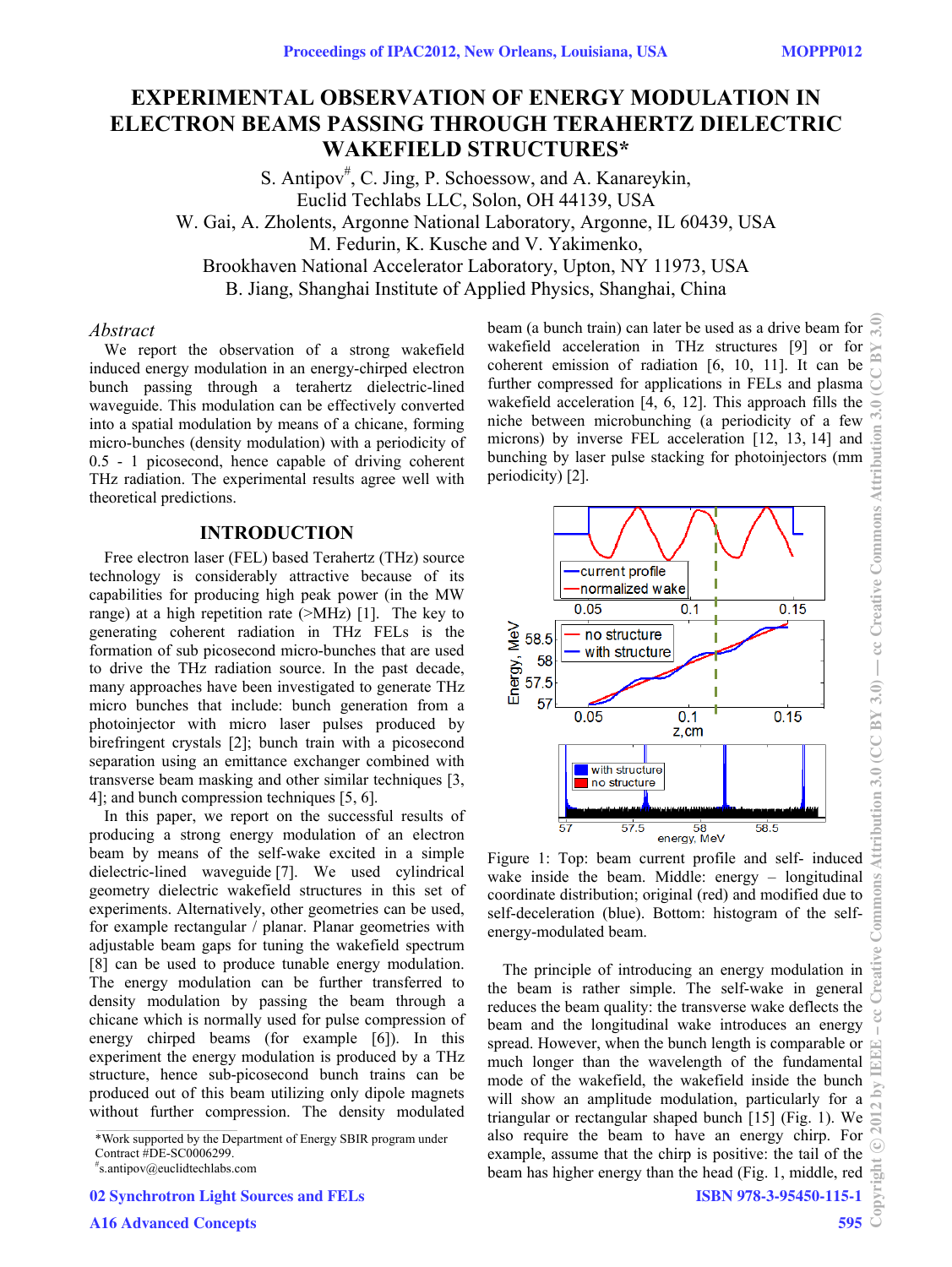curve). There are locations within the rectangular bunch which experience no self-wakefield (Fig. 1, dashed line). Particles at these locations will preserve their energy as the beam travels through the wakefield device. Particles to the right of the "fixed energy" point have higher energy and will experience deceleration, while particles to the left have lower energy, but experience acceleration. The correlation of the energy spread becomes non-linear (Fig. 1, middle, blue). If the length of interaction is chosen appropriately particles in the beam will form energy bands (Fig. 1, bottom). Figure 2 shows the effects of the total wakefield device length (for a fixed charge, triangular current profile, and energy chirp of the beam) on the formation of energy modulation. In terms of energy the beam can be under-modulated, perfectly modulated and over-modulated.



Figure 2: Energy modulation formation as a function of wakefield device length. Right side: red – original energy distribution vs. longitudinal coordinate, blue – energy distribution histogram after the structure. Left Side: same, phase space. A) Short wakefield structure. Energy bunching begins. B) longer structure. C) optimal length: perfect energy modulation. D) length over optimal: overbunching occurs. E) too long of a structure, double bunching occurs.

## **EXPERIMENT AT THE ATF**

We performed the experiment at the Accelerator Test Facility, ATF (Brookhaven National Laboratory). This facility can provide an adjustable length shaped bunch

ISBN 978-3-95450-115-1

with a linear energy chirp. For this experimental setup a 130 pC beam with about 1.6 mm length was used. The beam energy is 57 MeV with 1 MeV energy chirp. The beam current is shaped by means of a mask inserted in a region of the beam line where the beam transverse size is dominated by the correlated energy spread [4, 9]. The beam shaping mask was made in a form of an arrow: a triangular hole followed by a rectangular channel, which was originally designed for the requirements of another experiment [8]. The full size "arrow" beam yielded total length of 1.6 mm, which was measured by coherent transition radiation (CTR) interferometry [4, 9]. Because of the way the beam is shaped there is a linear energy chirp from the head of the beam to its tail. In the energy dispersion – free beamline optics this beam can be transported downstream to the spectrometer and maintain its "arrow" shape on the spectrometer screen [Fig. 4 a)].



Figure 3: Left: photo of a quartz tube in a stainless steel housing, used as a wakefield structure in the experiment. Right: photo of a wakefield tube loaded in the motorized holder for beam alignment.

In this experiment we used three different quartz capillary tubes as wakefield structures (Fig. 3). Each was metallized via gold sputtering on the outer surface and inserted into a stainless steel tube and then into a motorized holder. The dielectric constant of quartz is 3.8 over a broad range of frequencies including the THz range [16]. The dimensions and their synchronous  $TM_{01}$ mode frequencies (inner diameter,  $\mu$ m / outer diameter, µm / frequency, THz / length, mm) are: 1) 330 / 390 / 0.95 / 25.4; 2): 230 / 330 / 0.76 / 25.4; and 3): 450 / 550 / 0.615 / 51. The dimensions were measured using a microscope. The thicknesses of the quartz tubes are small enough to diminish the effects of all high order modes.



Figure 4: Spectrometer images of the full-size 1.6 mm long "arrow" beam (triangle followed by rectangle). a) original, undisturbed beam. b) Beam passing through 0.95 THz structure. c) Beam passing through 0.76 THz structure. d) beam passing through 0.615 THz structure.

 $\in$